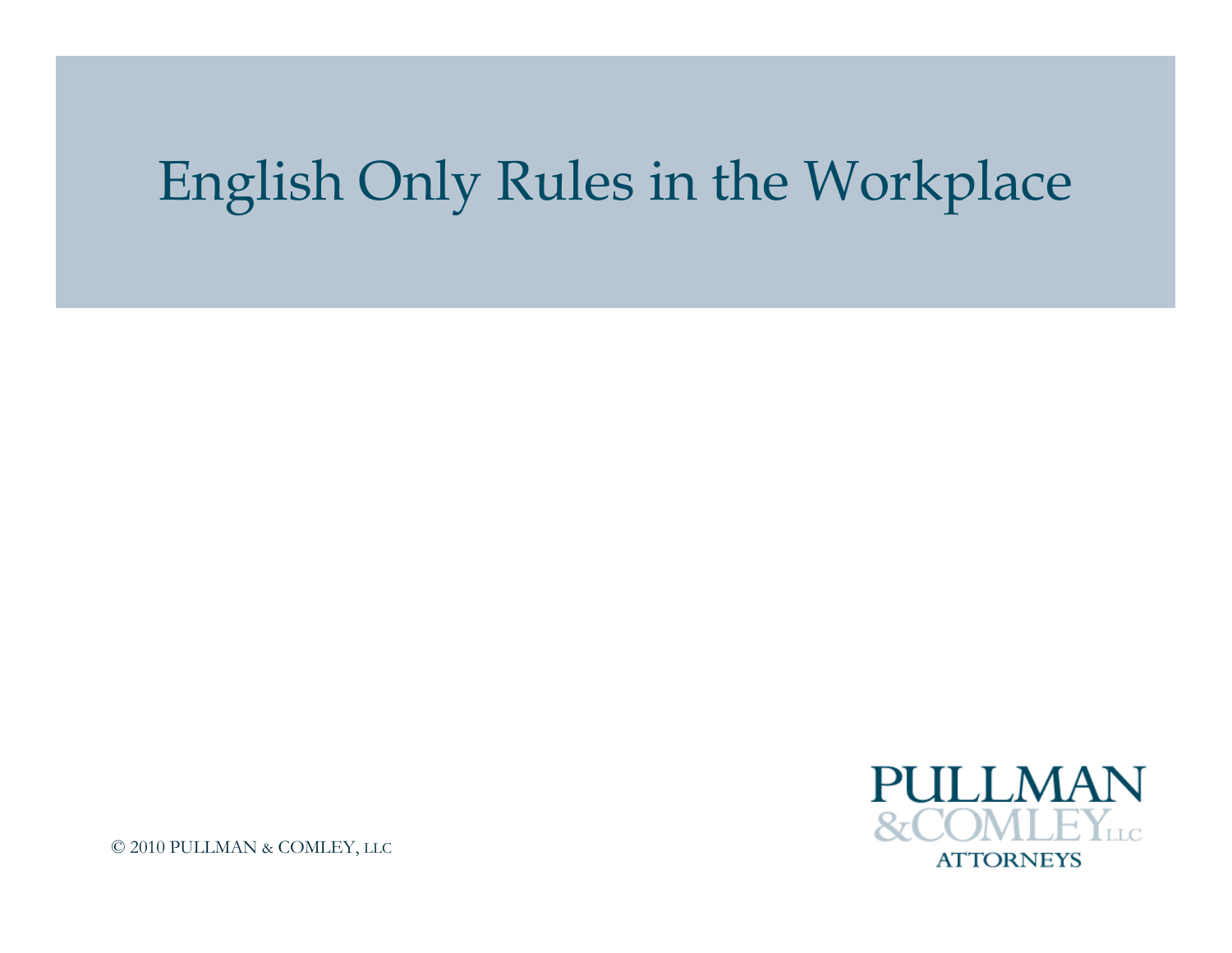### INTRODUCTION

- What are English-Only Rules?
- Goals of the Webinar
	- To help you understand when English-Only Rules are Legal.
	- To give you information to help defeat an EEOC lawsuit.

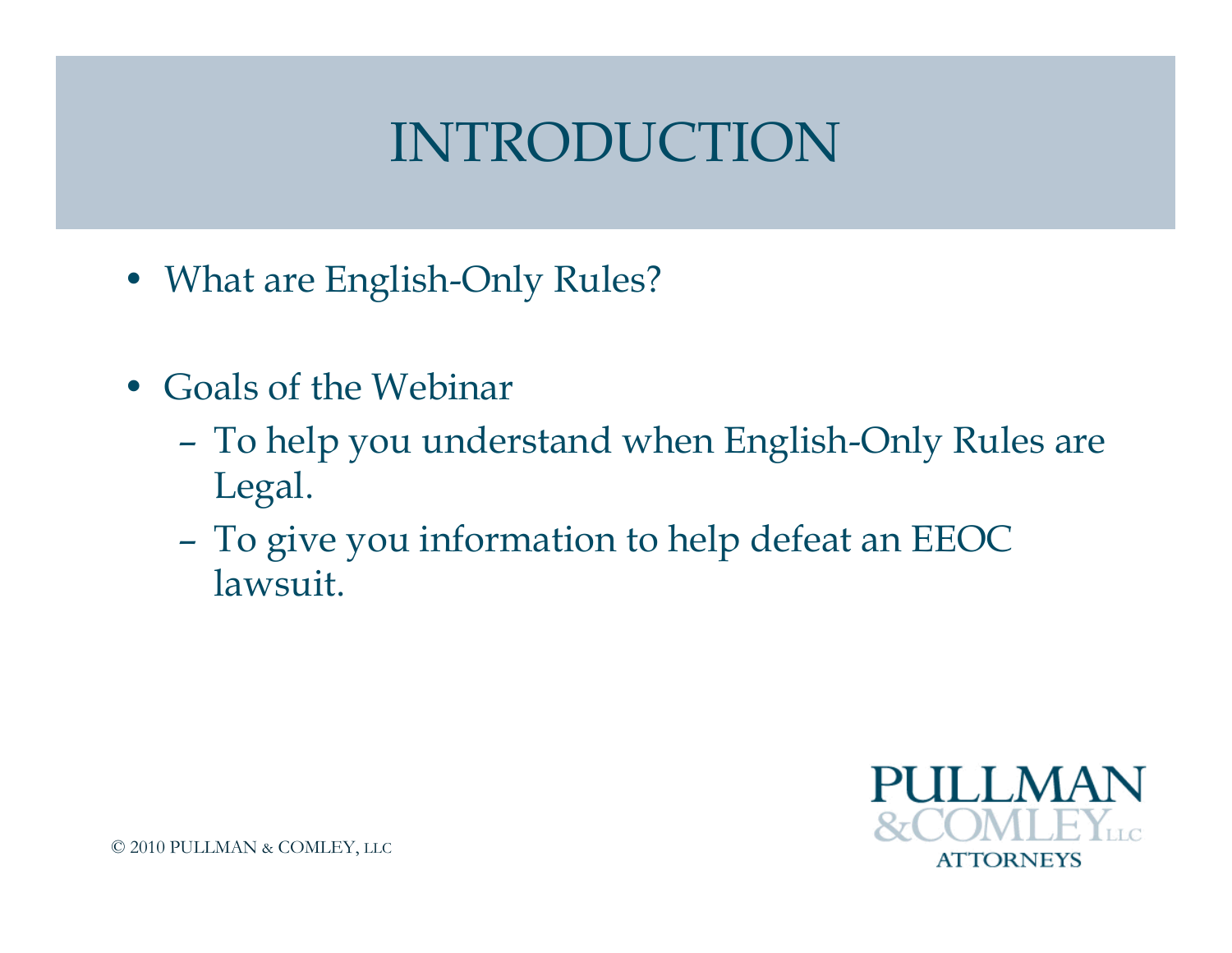# The LAW on English-Only Rules Garcia v. Gloor

- *Garcia v. Gloor*, 618 F.2d 264 (5th Cir. 1980).
	- the Fifth Circuit said that where the employer's workforce was bilingual, the Hispanic employee's Title VII rights weren't offended by an English only rule.
	- In so doing, it rejected the employee's contention that he was denied the privilege in his employment of speaking the language in which he was most comfortable and that this was national origin discrimination because national origin influenced his language preference.
	- The court reasoned that there was no privilege of employment involved here and that there is no disparate impact if the rule is one that the plaintiff could have observed, but chose not to.

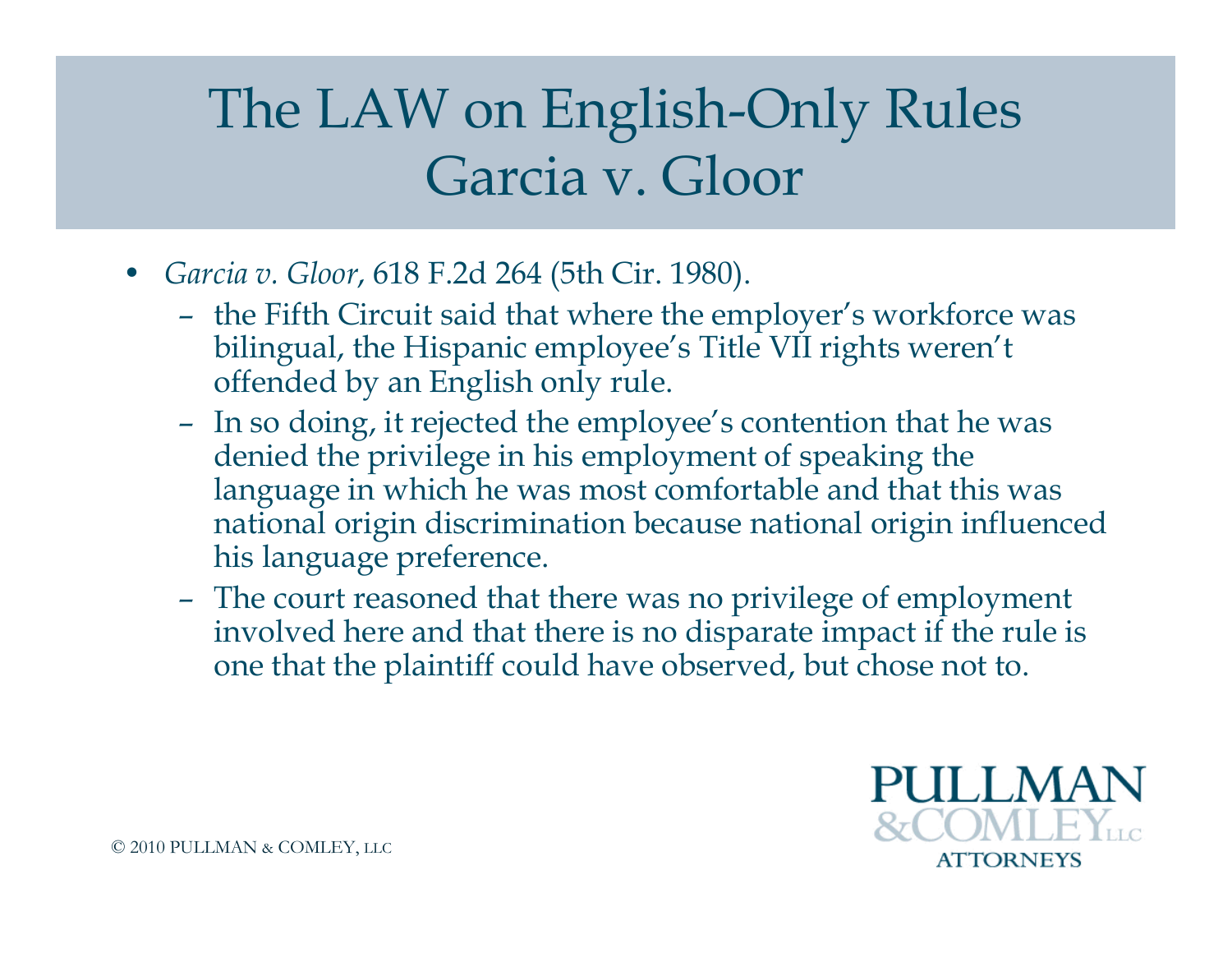## The LAW on English-Only Rules Garcia v. Gloor

- Despite its holding, *Garcia v. Gloor* said a number of things that should have comforted those attacking English-only rules.
	- "We do not denigrate the importance of a person's language of preference or other aspects of his national, ethnic or racial self-identification. "
	- "Difference in language and other cultural attributes may not be used as a fulcrum for discrimination. . . [and] [i]n some circumstances, the ability to speak or the speaking of a language other than English might be equated with national origin."

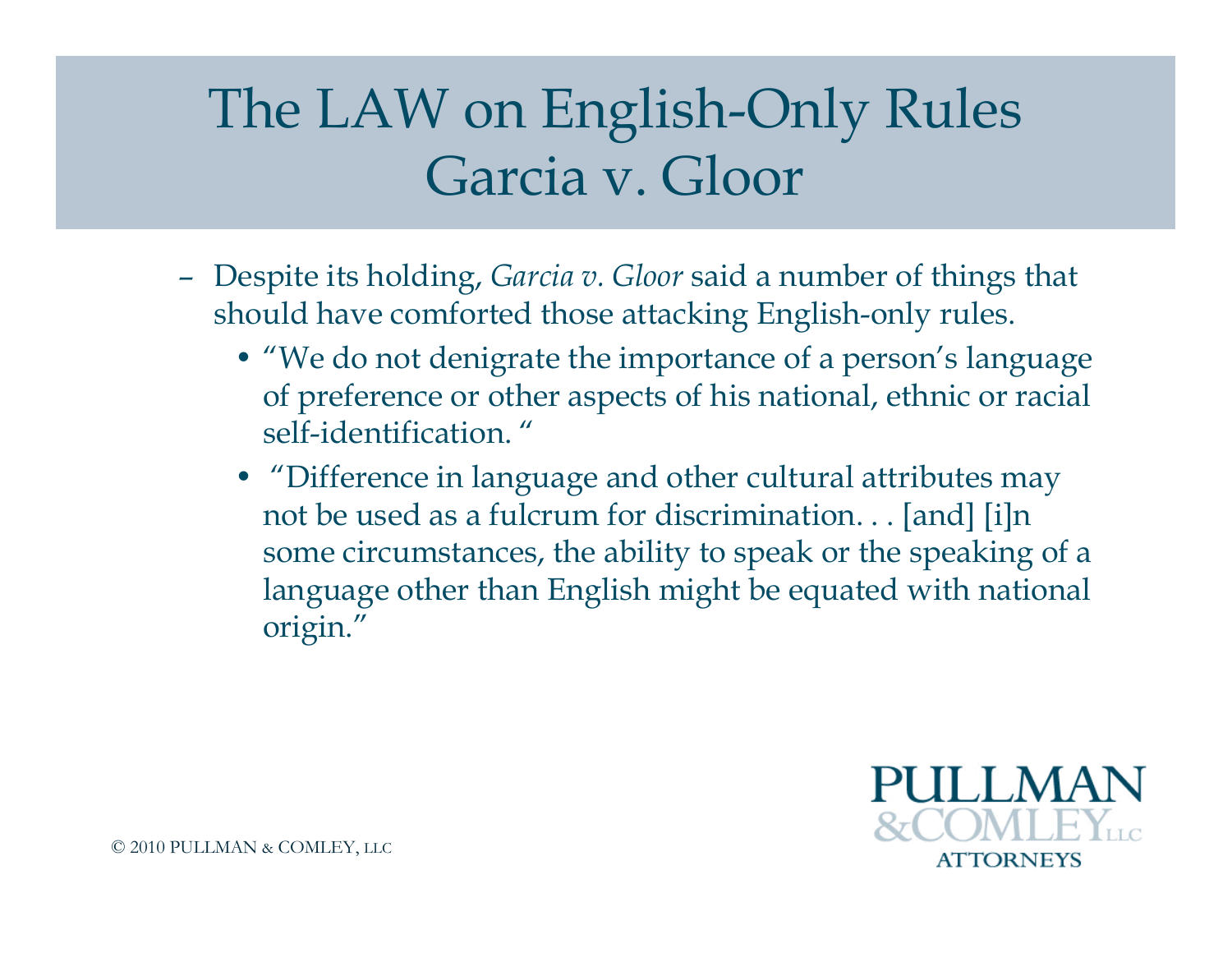# The LAW on English-Only Rules EEOC Issues Guidelines

- The EEOC Issues Guidelines in Response to *Gloor* (29 CFR § 1606)
	- The Guidelines clearly state the EEOC's view -- national origin discrimination could be the result of "a denial of equal employment opportunity because of linguistic characteristics of a national origin group."
	- The Guideline that applies to English only rules when they require English at all times in the workplace.
		- EEOC presumes conclusively that such rule violates Title VII.
	- The Guideline that applies to rules that apply only at certain times.
		- EEOC presumes that these rules are illegal that they had a substantial negative effect on the terms, conditions and privileges of one's employment, but the employer can rebut the presumption if it could show that the rule was "justified by business necessity."

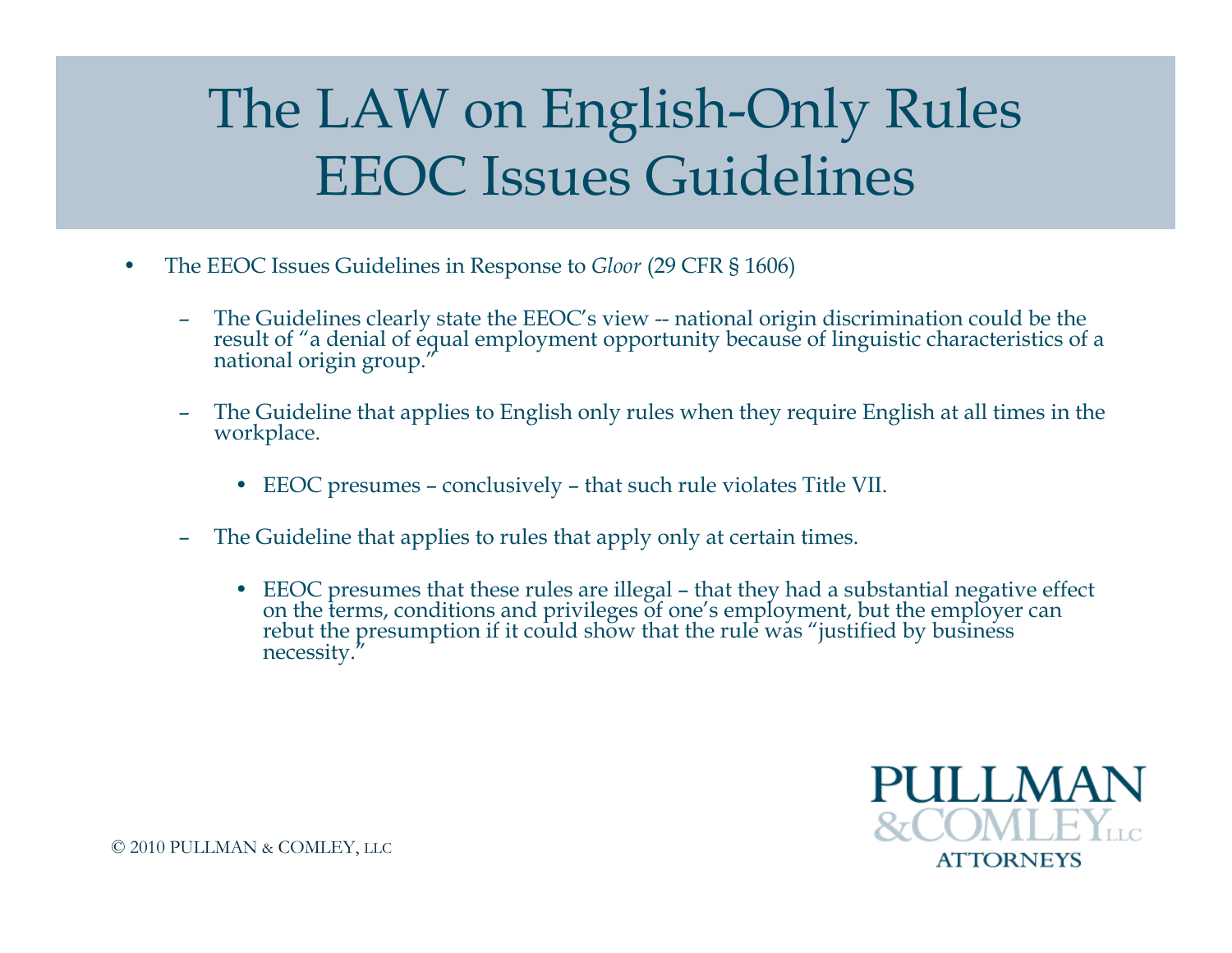- *Garcia v. Spun Steak,* 982 F.2d 1480 (9th Cir. 1992) addresses level of deference to EEOC guideline
	- 9<sup>th</sup> Circuit rejects the EEOC guideline because both Supreme Court case law and the recent amendment to Title VII made certain that a plaintiff in a disparate impact case must actually prove the essential element of a prima facie case – that the rule has a *substantial, adverse impact* on the terms, conditions or privileges of the plaintiff's employment.

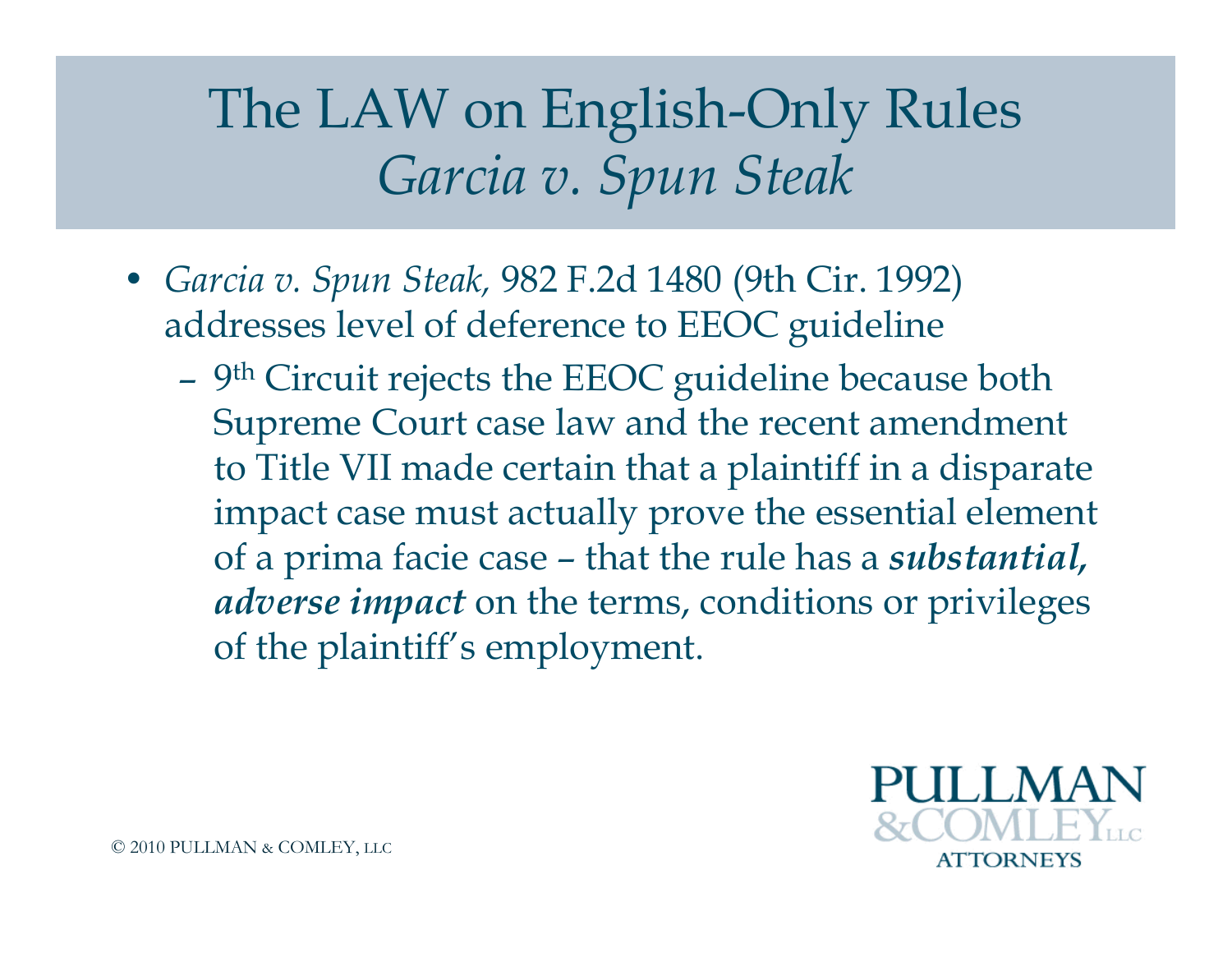- The *Spun Steak* court then concluded that the plaintiff failed to prove substantial, adverse impact because as in *Gloor,* the employees, save for one, were bilingual.
	- The Court stated: "There is no disparate impact with respect to a privilege of employment if the rule is one that the affected employee can readily observe and nonobservance is a matter of individual preference. "

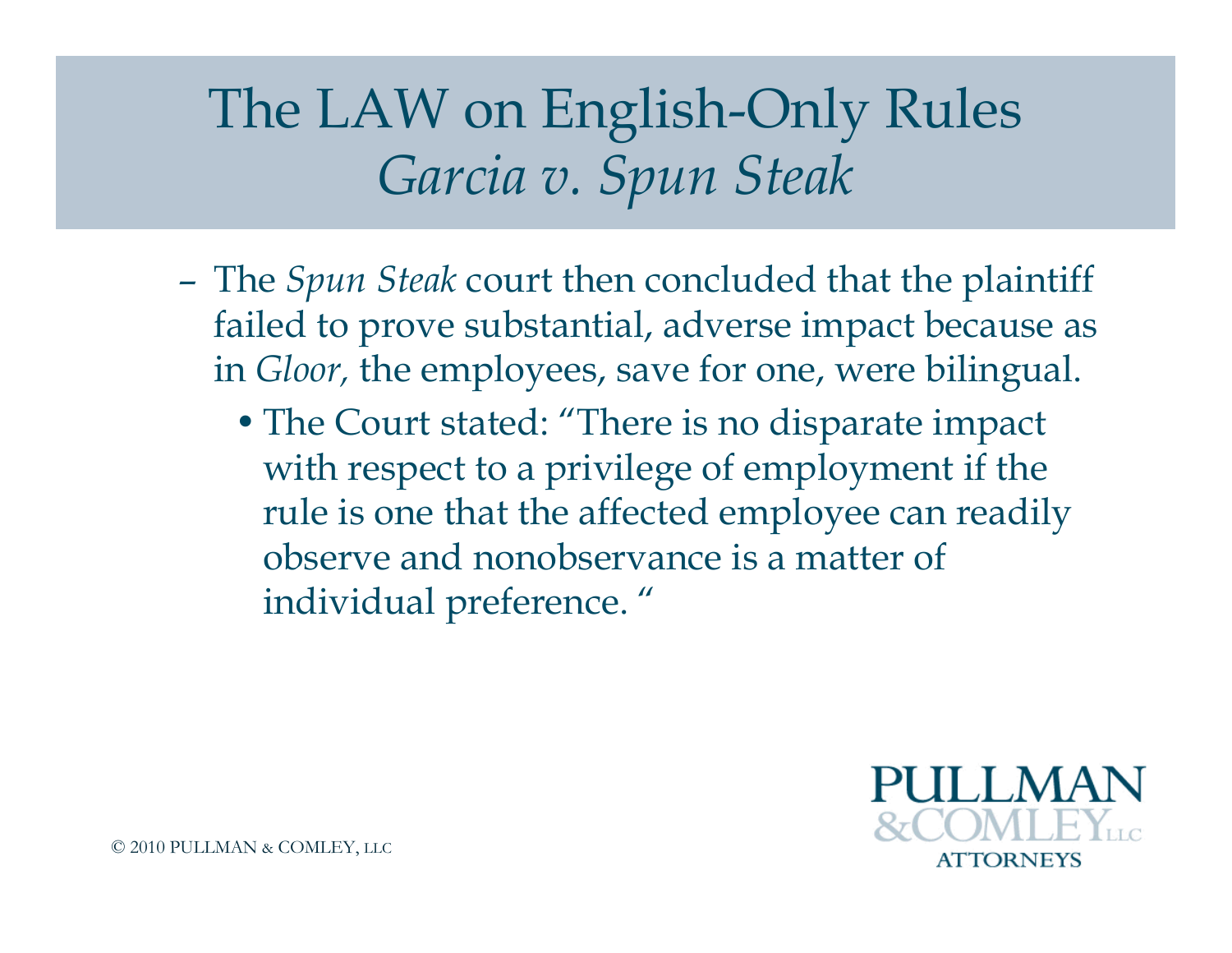- *Spun Steak* also explicitly rejected the the improved attempt to prove that even bilingual employees suffer a disparate impact on account of their national origin from English only rules.
	- » The argument was that bilingual people whose native language is, say, Spanish, may involuntarily use a Spanish word or two, or even lapse into Spanish during a conversation because they are uncomfortable with the English expression – and hence, these employees are subject to discipline not because of choice, but because of something they can't control.

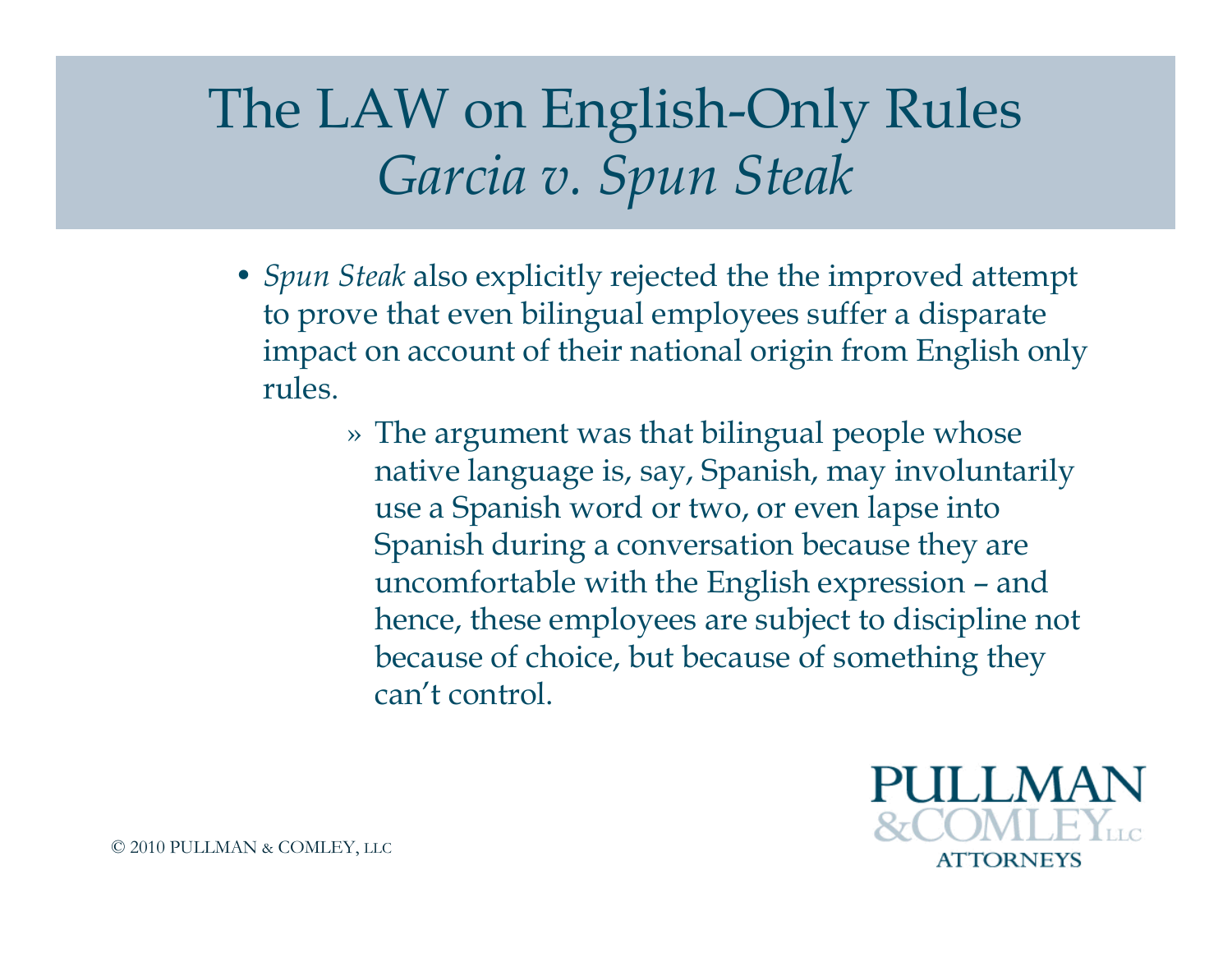- *Spun Steak* also held out some hope for non-English speakers.
	- It held that an English only rule might well have a sufficiently adverse impact on a non-English speaker in terms of being deprived of the privilege of speaking while at work.

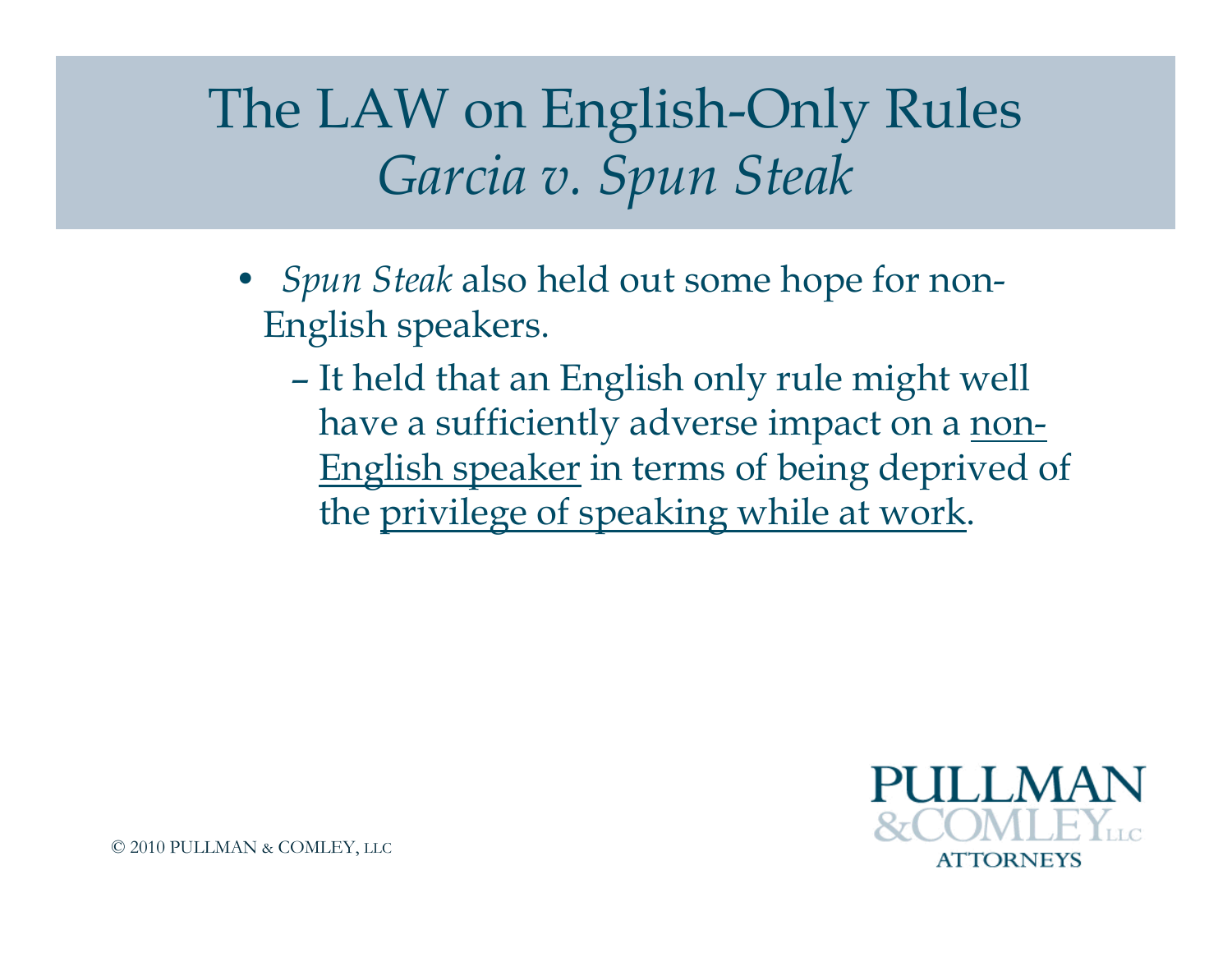- Some cases fully subscribe to *Spun Steak* rejecting the EEOC Guidelines and concluding that English only policies can't have an adverse impact on bilingual employees.
	- *Long v. First Union Corp.*,894 F. Supp. 933 (E.D.Va.1995), affirmed, *Long v. First Union Corp. of Virginia*, 86 F.3d 1151 (4th Cir. 1996).

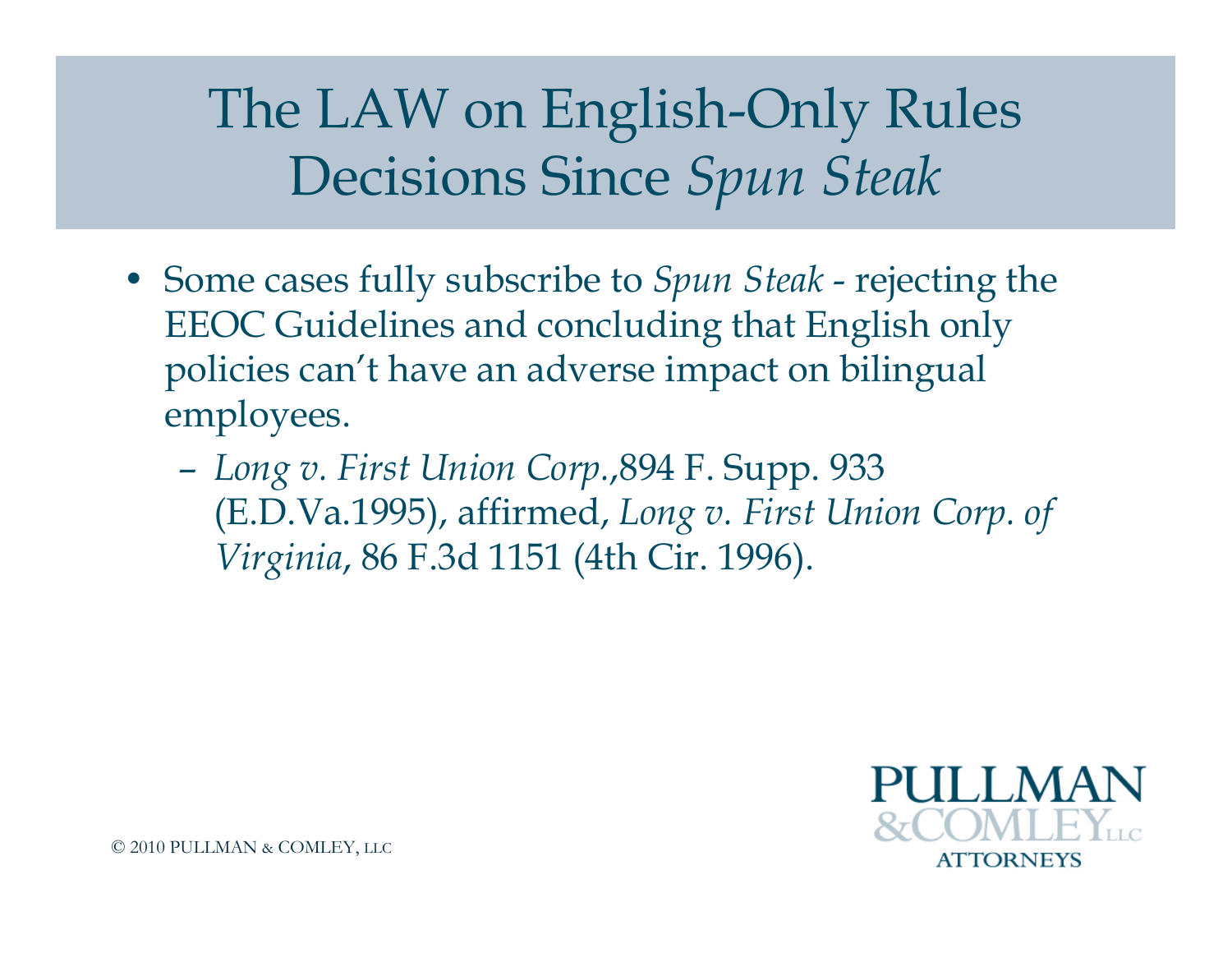- Two District Court cases agree with the "no adverse" impact" conclusion that the *Spun Steak* court reached, but essentially ignore the EEOC guidelines.
	- *Prado v. L. Luria & Son, Inc.*, 975 F. Supp. 1349, 1354 (S.D. Fla. 1997).
	- *Navarette v. Nike Inc.*, 2007 WL 2890976, at \*7 (D. Or. Sept. 28, 2007).

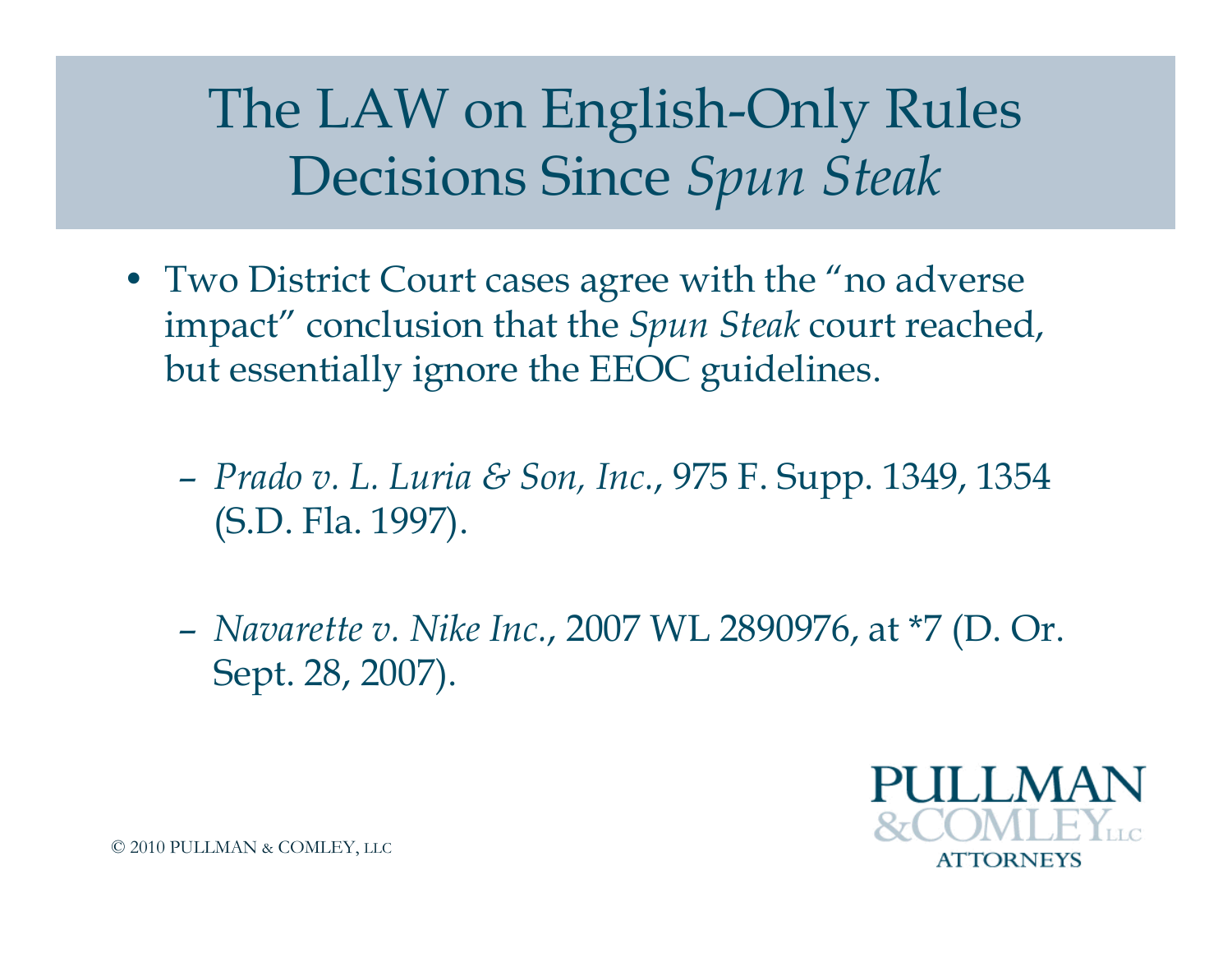- Several District Court cases reject the EEOC Guideline, but leave open the possibility that an English only rule could have an adverse impact on bilingual speakers.
	- *Kania v. Archdiocese of Philadelphia*, 14 F.Supp.2d 730 (E.D.Pa.1998).
	- *Cosme v. Salvation Army*, 284 F.Supp.2d 229 (D.Mass.2003).
	- *EEOC v. Beauty Enterprises, Inc.*, 2005 WL 2764822 (D. Conn. 2005).

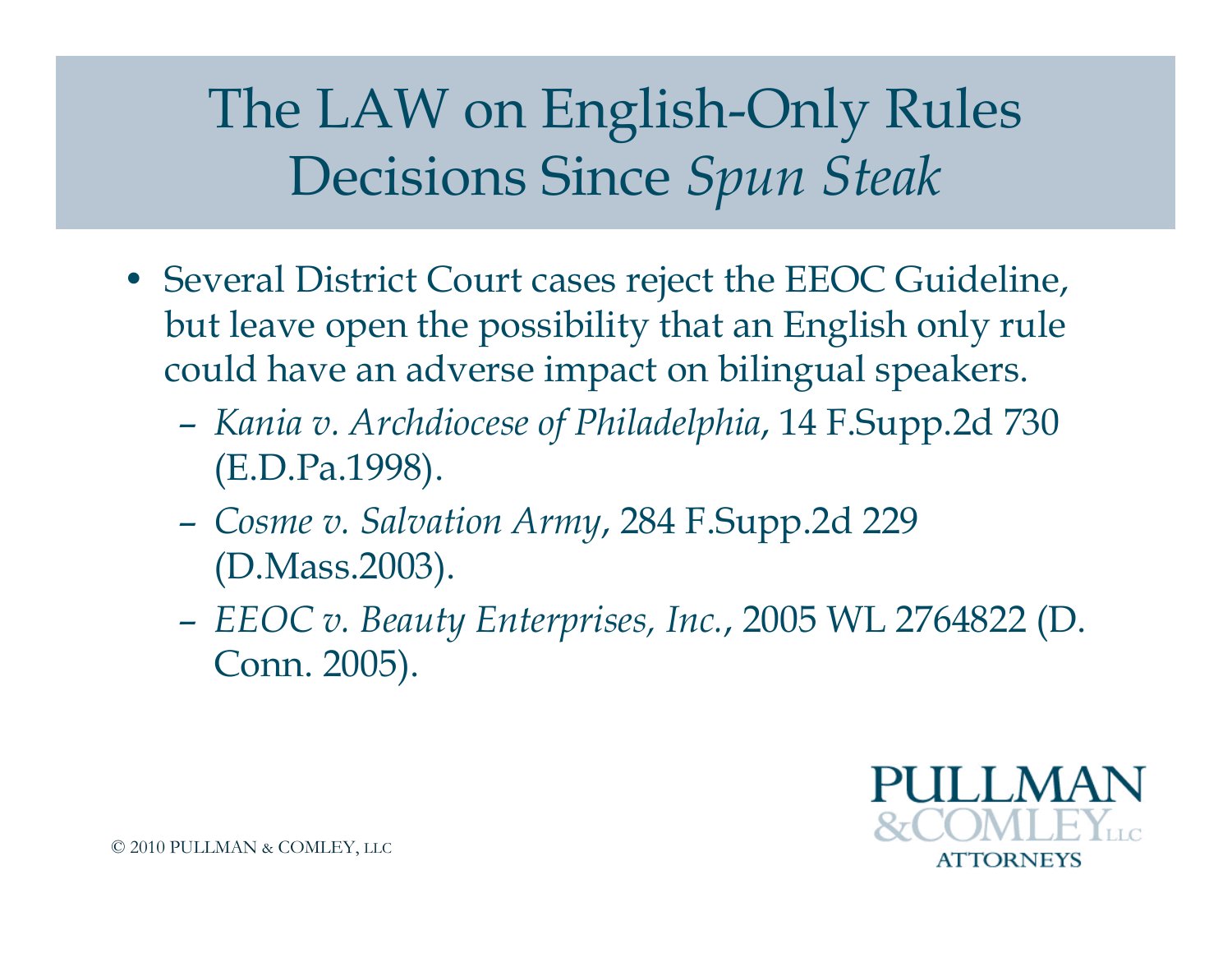- Other cases give some deference to the Guidelines and assume, but do not explicitly decide, that adverse impact may be presumed, but find that the employer had a legitimate business reason for the English-only rule and that the employee failed to offer a less discriminatory alternative. For example,
	- *EEOC v. Sephora USA, LLC*, 419 F. Supp. 2d 408, 414, 416-17 (S.D.N.Y. Sept. 13, 2005).
	- *Barber v. Lovelace Sandia Health Systems*, 409 F. Supp.2d 1313 (D. N.M. Dec. 31, 2005).
	- *Gonzalo v. All Is. Trans.*, 2007 WL 642959 (E.D.N.Y. Feb. 26, 2007).
	- *Pacheco v. New York Presbyterian Hospital*, 593 F. Supp.2d 599 (Jan. 9, 2009).

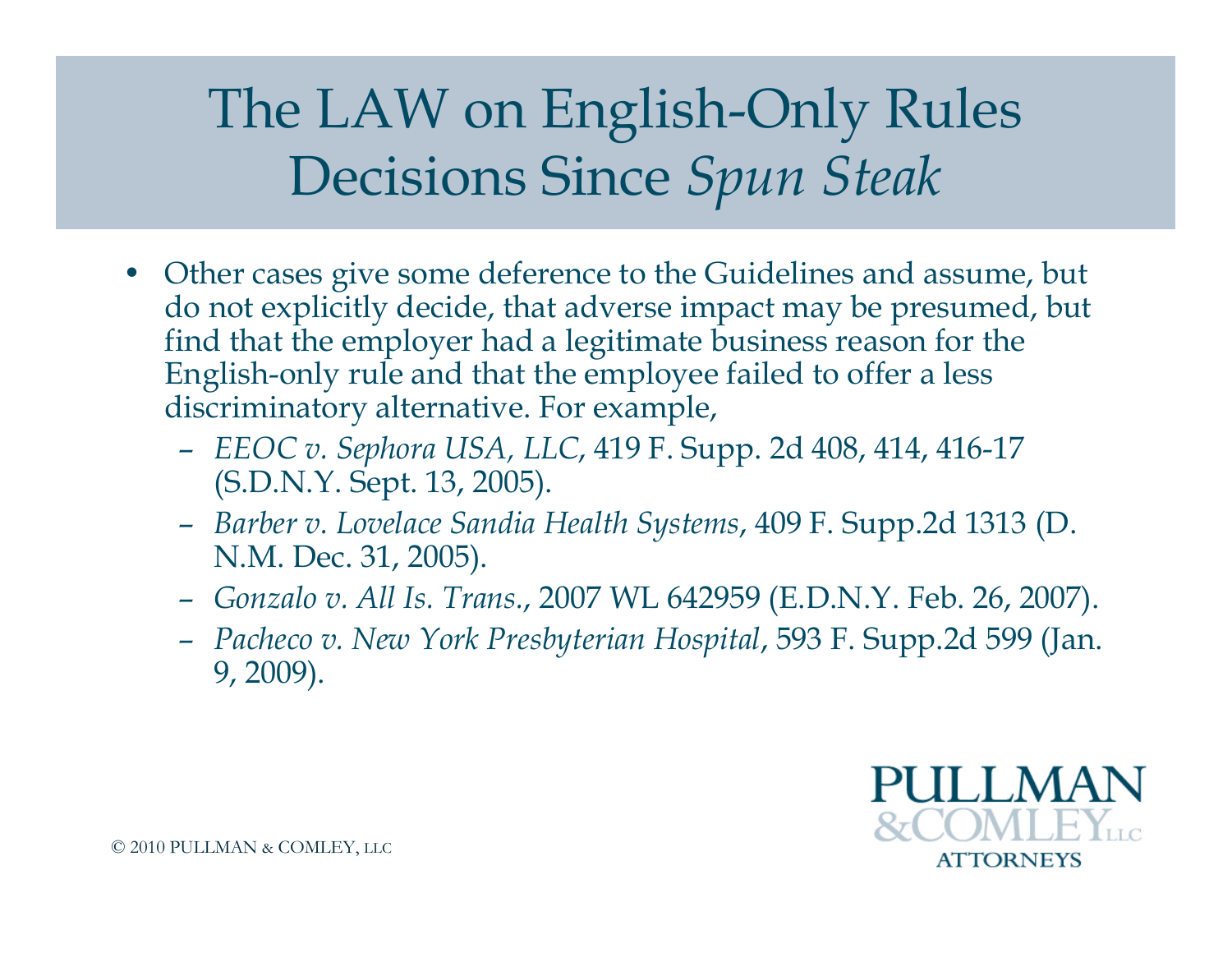• Only three cases explicitly accept – defer to – the EEOC Guidelines, presume adverse impact and either found the rules illegal or suggested that this could be the result at trial.

Two are district court cases:

- *EEOC v. Synchro-Start Prods., Inc.*, 29 F.Supp.2d 911 (N.D.Ill.1999).
- *EEOC v. Premier Operator Servs.*, 113 F.Supp.2d 1066 (N.D.Tex.2000).

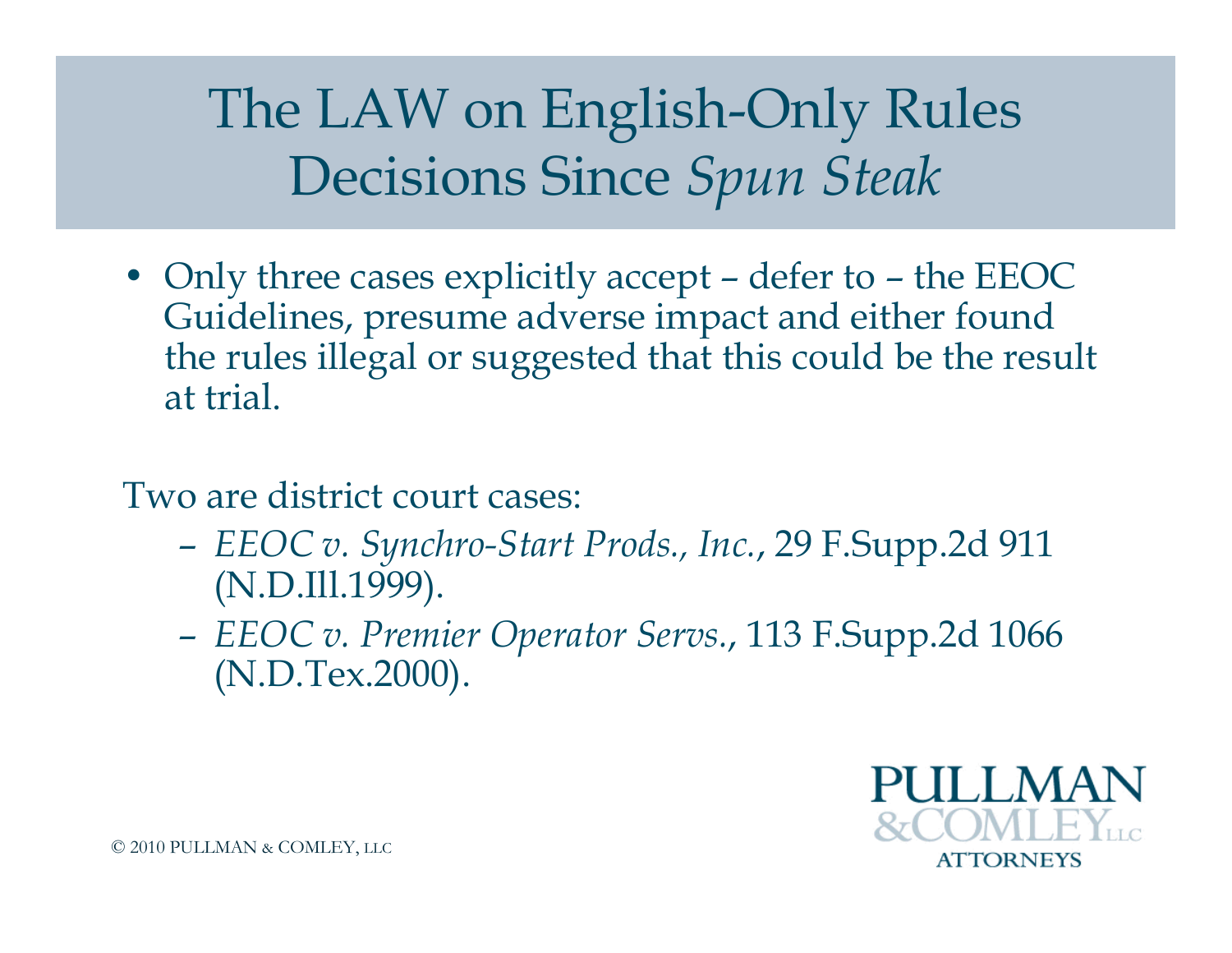#### The LAW on English-Only Rules *Maldonado v. City of Altus*

- *Maldonado v. City of Altus,* 433 F.3rd 1294, 1307 (10th Cir. 2006, abrogated in part on other grounds, *Burlington N. & Santa Fe Ry. Co. v. White*, \_\_U.S. --, 126 S.Ct. 2405, 2414-15, 165 L.Ed.2d 345 (2006).
	- The only other Circuit Court case since *Spun Steak* to reject the *Spun Steak* holding and defer to the EEOC guidelines.
	- The City of Altus had a sweeping English-only policy for all its employees for all work related and business communications during the work day.
	- The plaintiffs charged that this created a hostile work environment for Hispanic employees.

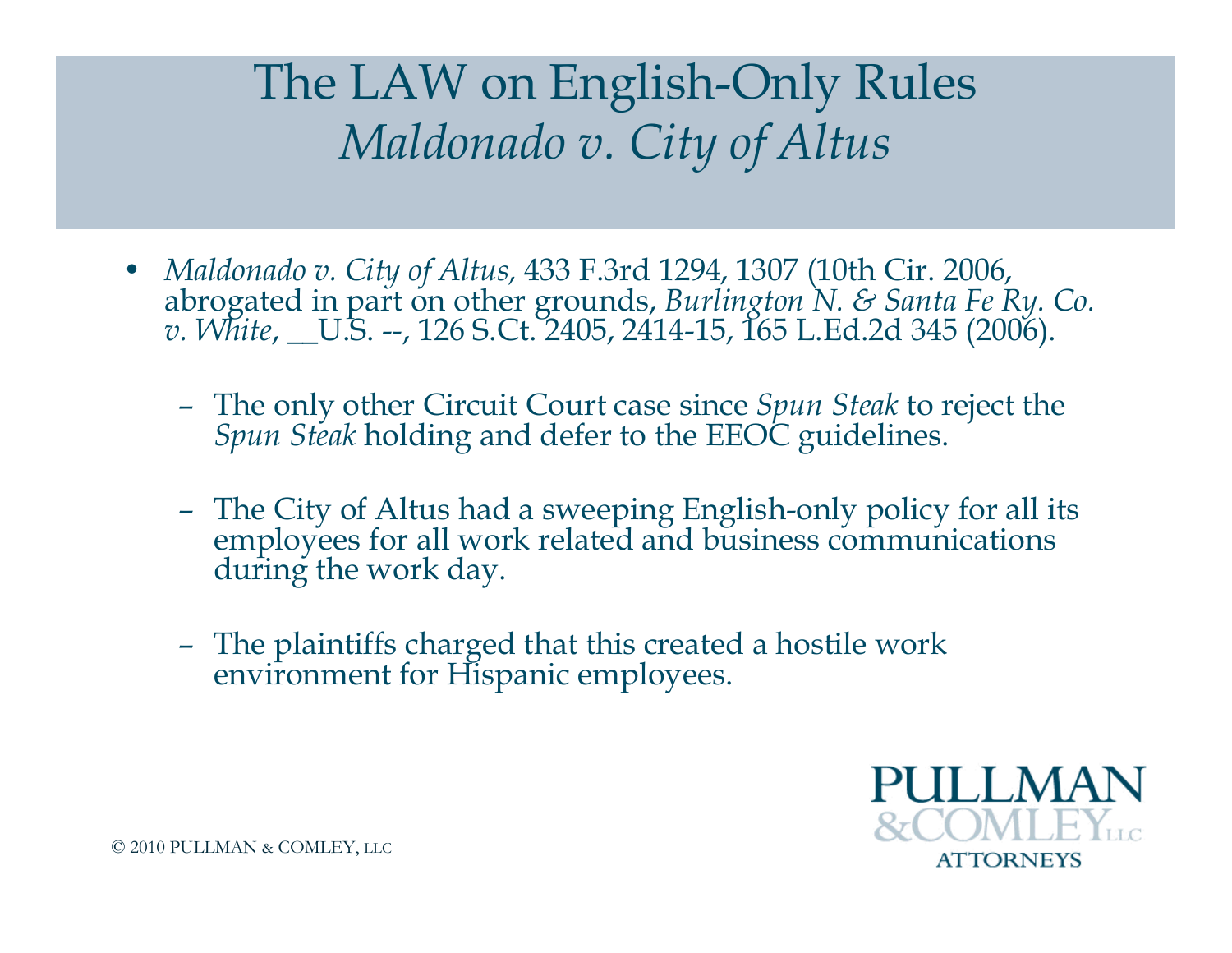#### The LAW on English-Only Rules *Maldonado v. City of Altus*

- The Tenth Circuit reversed the district court's grant of summary judgment for the City on both the disparate impact and disparate treatment claims.
- The Court rested its decision largely on the Guidelines, finding that they were "entitled to respect, not as interpretations of the governing law, but as an indication of what a reasonable, informed person may think about the impact of an English-only work rule on minority employees, even if we might not draw the same inference."
- The Tenth Circuit clearly believes that an English only policy could constitute national origin discrimination and that the EEOC guidelines provide at least persuasive evidence for the court to consider."

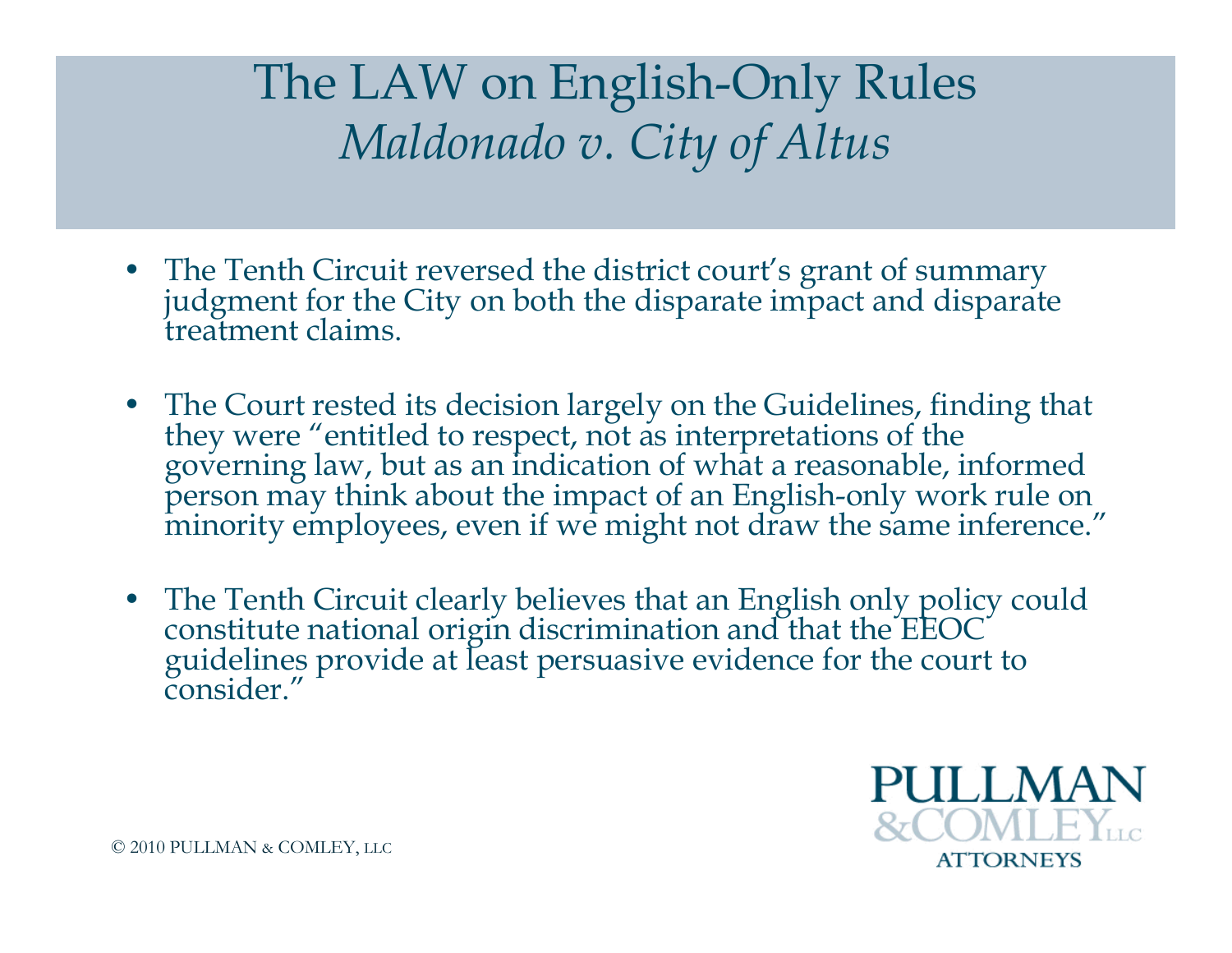## The LAW on English-Only Rules *Montes v. Vail Clinic*

- Subsequent to *Maldonado*, the 10th Circuit released another opinion in 2007, focusing on a more narrowly tailored English-only rule challenged as national origin discrimination on a hostile environment theory.
- In *Montes v. Vail Clinic*, 497 F.3d 1160 (10th Cir. 2007), the Court acknowledged the deference due the EEOC guidelines, but then contrary to the suggestions in *Maldonado,* it found the policy, which prevented bilingual cleaning employees from speaking Spanish only in surgical operating rooms, insufficient to support a hostile environment claim.
- It also found that the rule was justified by business necessity that clear and precise communication between cleaning staff and medical staff was essential for the proper functioning of the operating rooms."

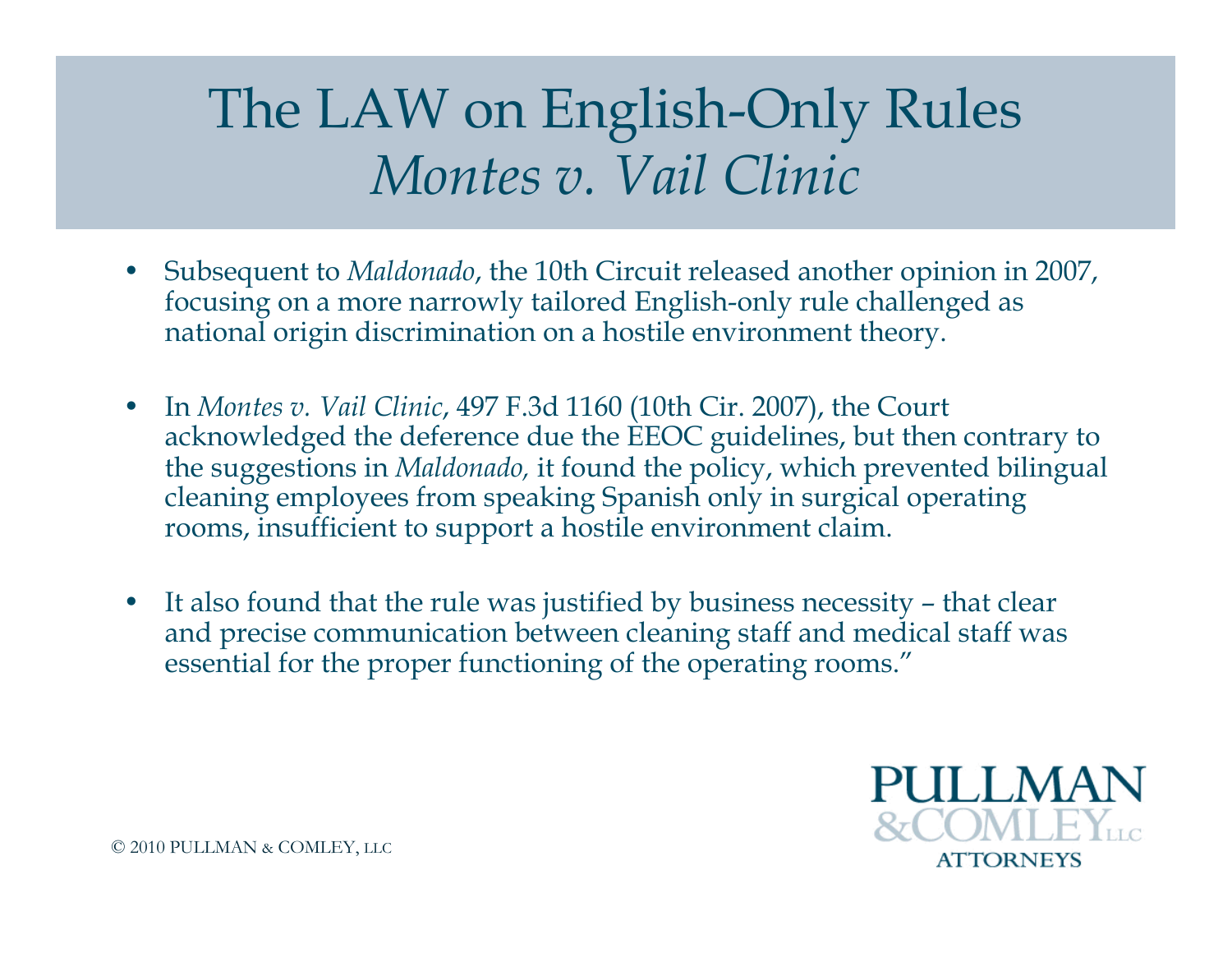- The EEOC will to try to prove that the workers aren't really bilingual, that they can't communicate in two languages easily and naturally, that their English is pretty limited.
	- The EEOC will insist that the employees testify through interpreters, both at depositions and at trial, and will try to establish through their testimony and demeanor that their English is limited.
	- It may even have an expert test their English language ability and testify to his or her findings.
	- Defense counsel's job is to go through the kind of things the workers have to communicate with each other on the job to perform the job and show that the workers have the ability to communicate these things naturally and easily in English and at the same time, go through the kind of things the workers do in every day life where they are exposed to and/or use English.

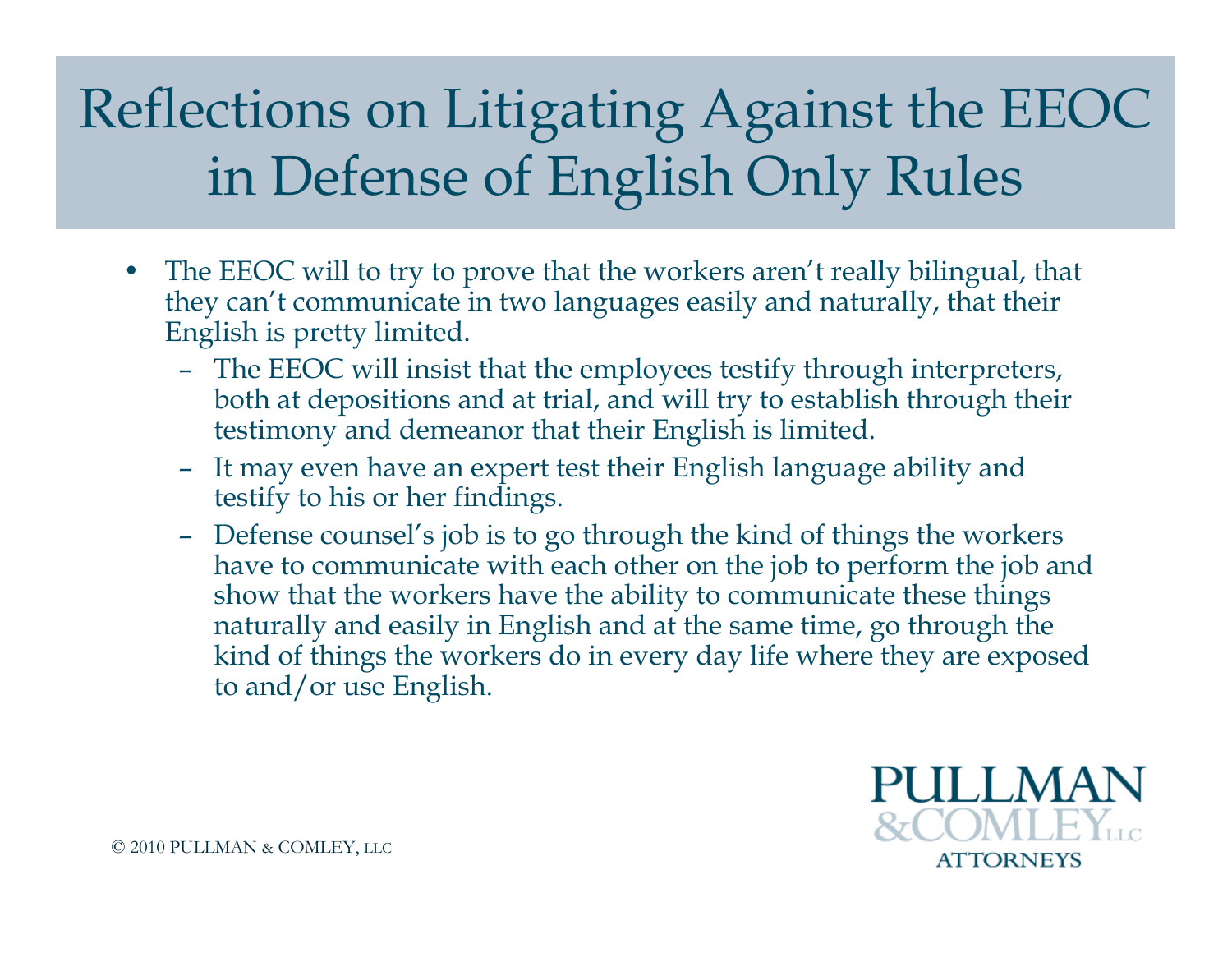- The EEOC will try to show substantial and adverse impact by showing that the rule causes stigmatization and other related harmful psychological or emotional effects.
	- Assuming this evidence is admitted or you contest its admissibility, the defense lawyer can argue that this isn't the type of impact that concerns Title VII, that Title VII was not intended to protect an employee's feelings, that the test here is whether the rule has a substantial and adverse impact on some term, condition or privilege of employment – and feeling good (or at least not badly) about one's self is not a term, condition or privilege of employment.
	- Then, defense counsel should argue for the term, condition or privilege at issue and then present evidence and argument to show that the rule doesn't affect it adversely.

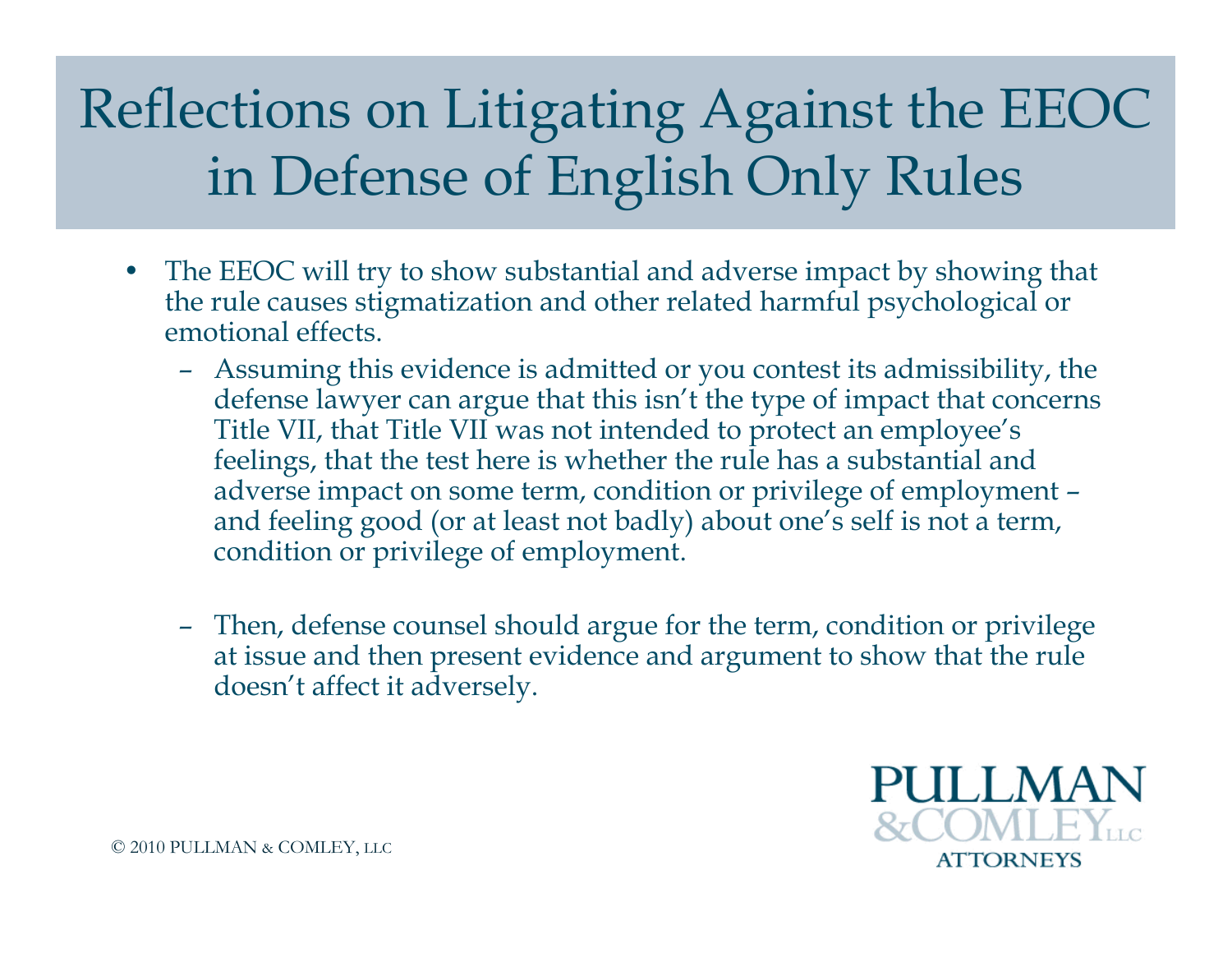- The EEOC will try to prove the "blow to self esteem" effect.
	- The EEOC has a couple of expert socio-linguists who come in, read the employees' depositions, interview them and the expert says based on her experience, these feelings are natural and common in people similarly situated.
	- I attempted to attack this in my case through a *Daubert* motion, arguing that this testimony wouldn't be helpful to a jury because all this is common sense, not expertise. Unfortunately, I lost.
	- My Plan B was to discredit the expert by showing that she was just an advocate with a big time point of view and all she was doing was listening to the same evidence the jury heard and drawing conclusions that the jurors were capable of drawing for themselves. I never got to make this argument because the case settled.

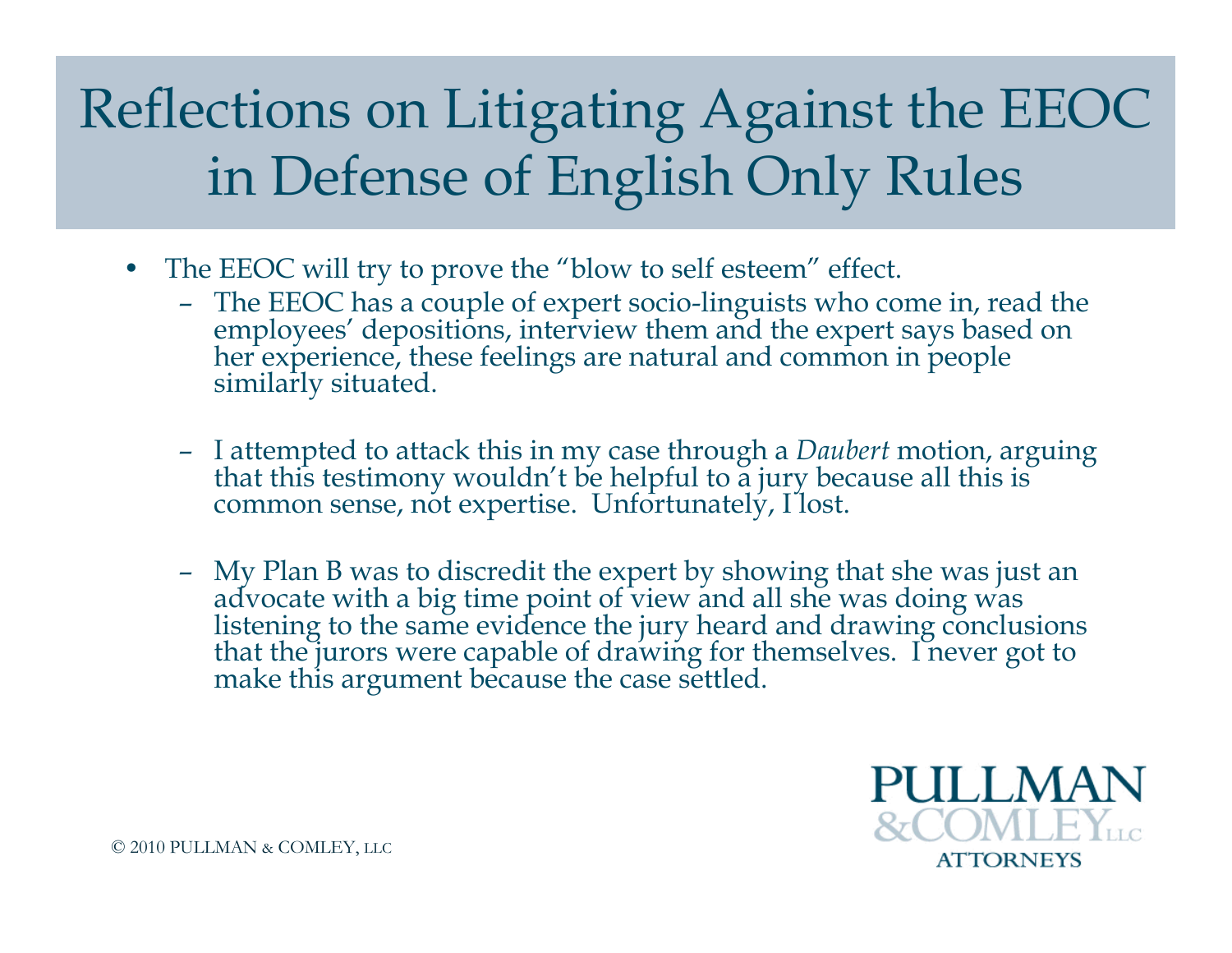- The EEOC will try to argue that non-English speakers slipping into their own language is a common phenomenon and is involuntary; hence, contrary to the *Gloor* and *Spun Steak* courts' conclusions, the case is not about the employer's right to deny employees the ability to choose the language in which they'll converse, it's about punishment for involuntary conduct.
	- The EEOC will try to prove the factual predicate for the argument with the same socio-linguistic experts. They call the phenomenon "code-switching," and indeed, code-switching is a recognized linguistic phenomenon with a rather significant body of literature identifying and discussing it.
	- The only available defense to this is to show that the employer doesn't discipline employees for occasional use of a non-English word or phrase or even some minor lapsing into a language other than English.

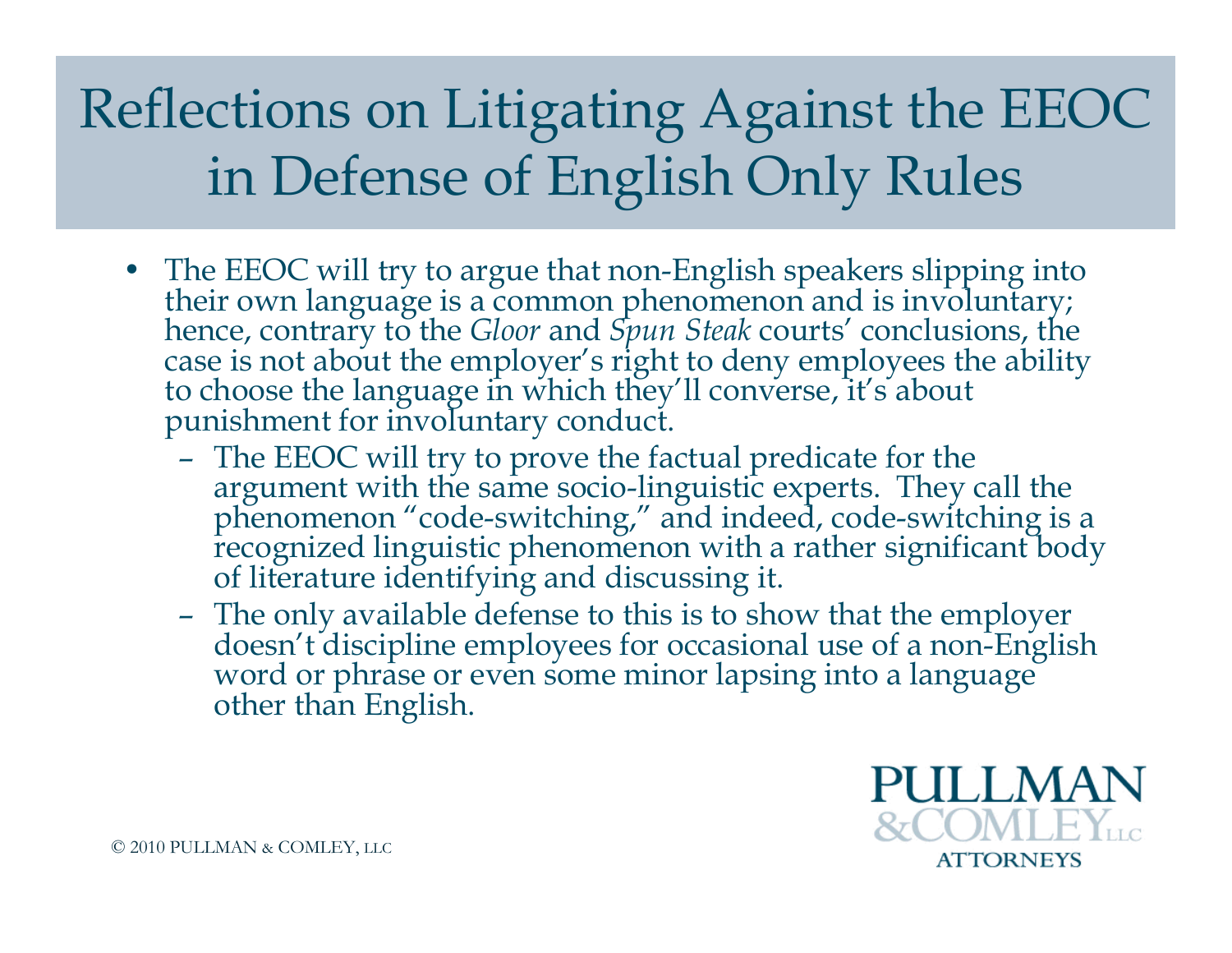#### Questions?